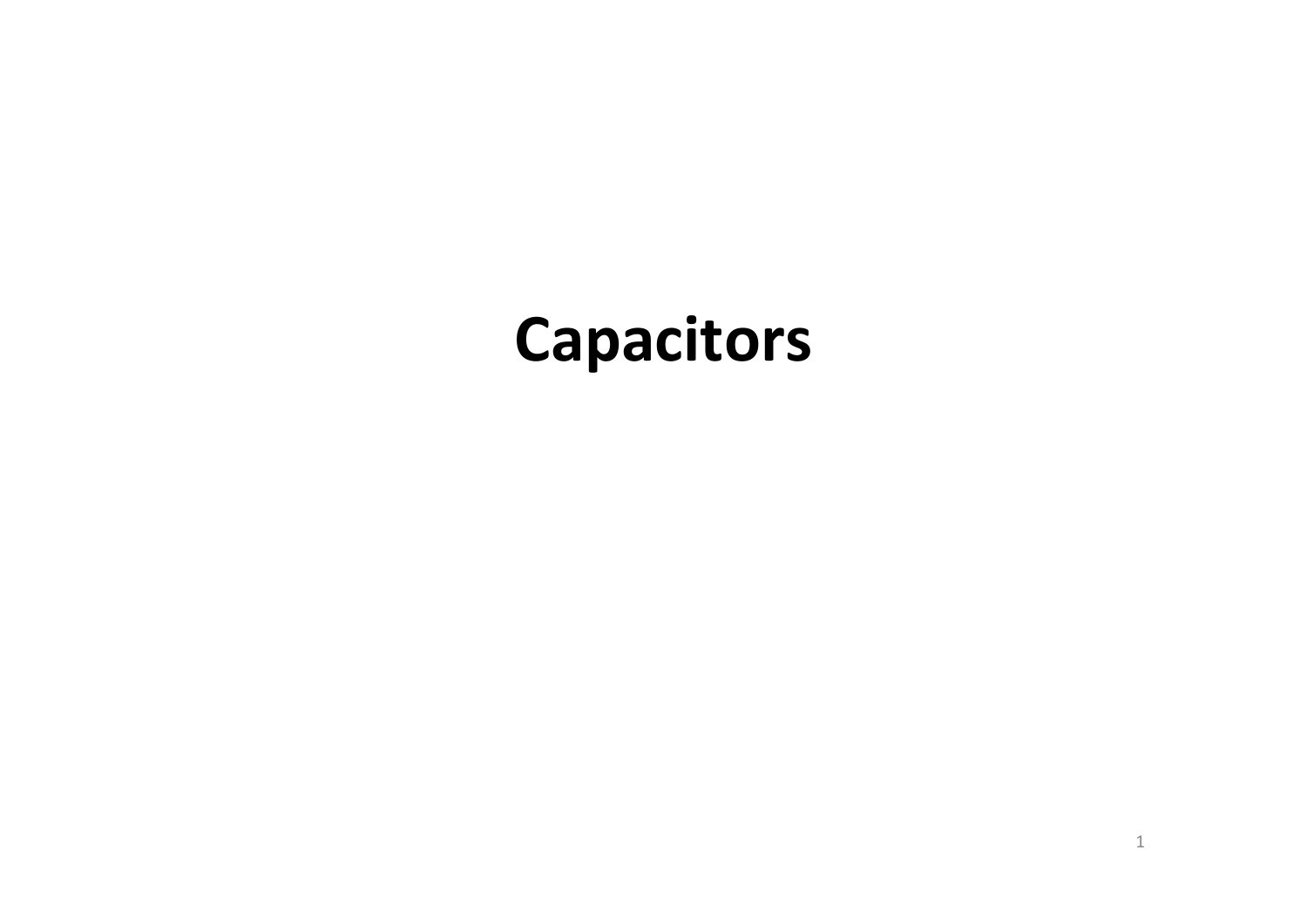# **Use of capacitors in vehicles**

- •DC‐filter
- •AC‐filter
- •Snubber
- •EMI
- •Transient protection/decoupling
- •Reactive power compensation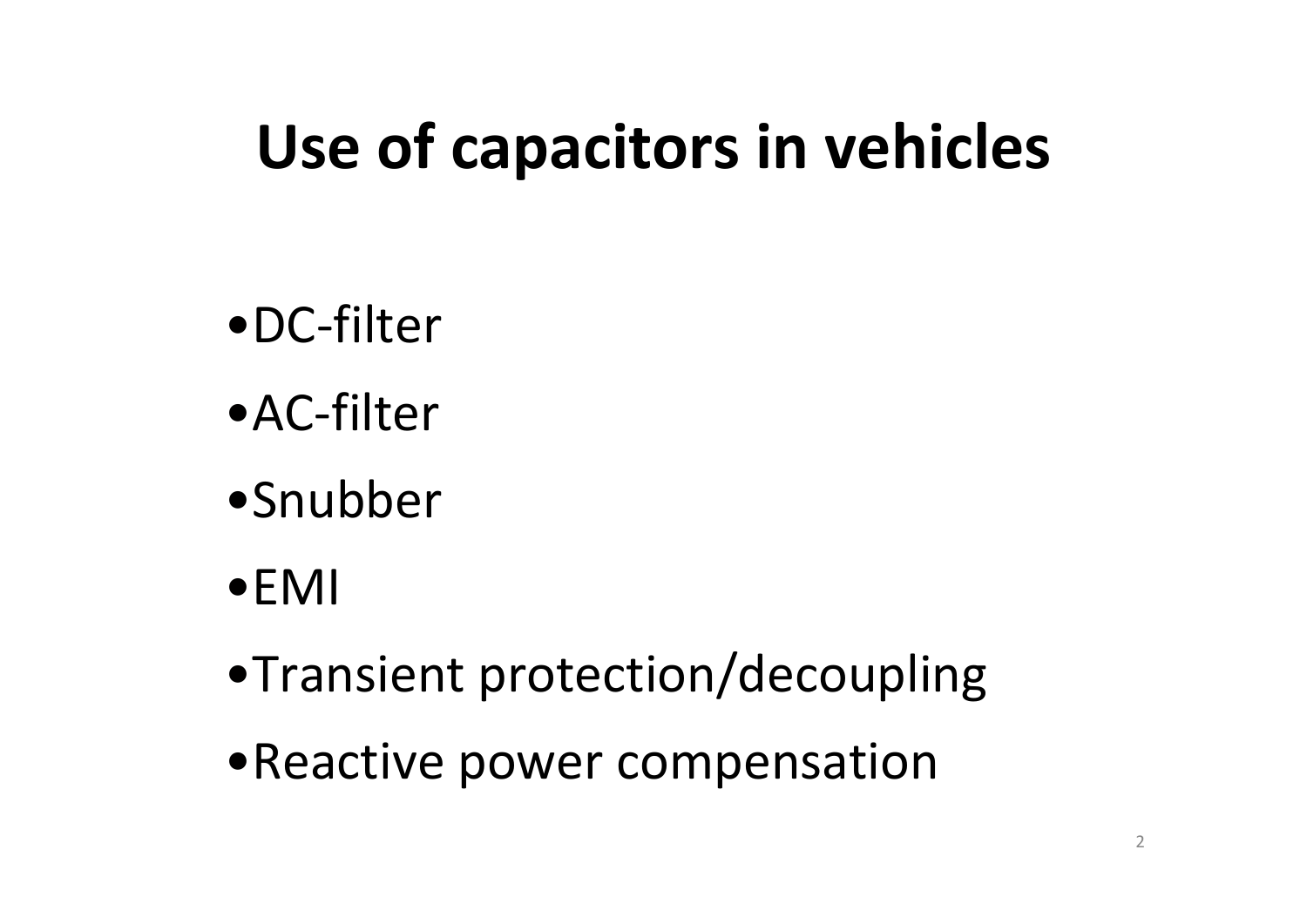# **Capacitor designing parameters**

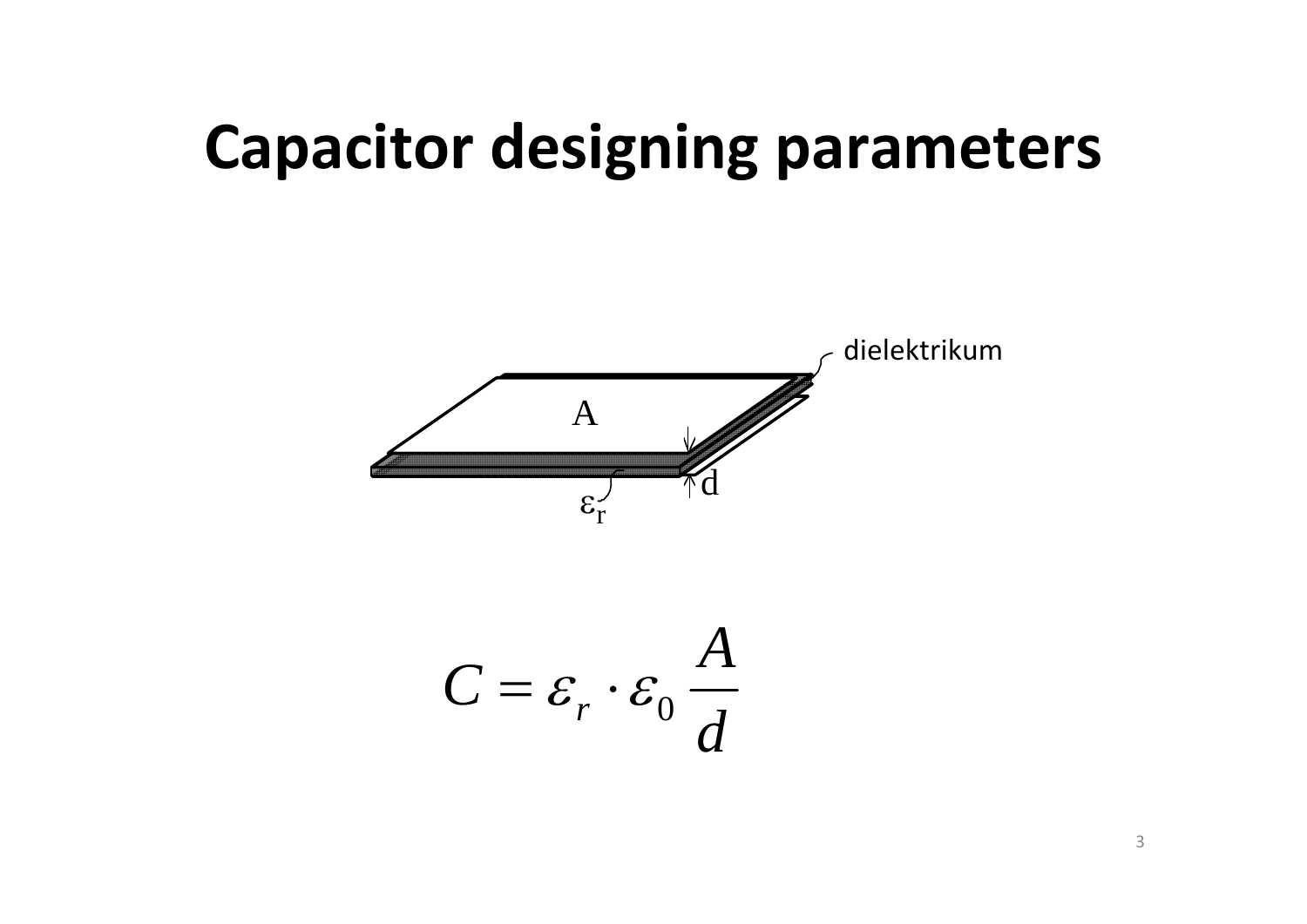## Dielectricum

| 80          |
|-------------|
| 10          |
| 3,5–6       |
| 3,5–4,5     |
| 3,3         |
| 2,8         |
| 2,2         |
| 2,6         |
| 4–8         |
| 7           |
| 11          |
| 5–450       |
| 200–15000   |
| 10000-50000 |
| 60          |
| 1500        |
| 5000        |
|             |

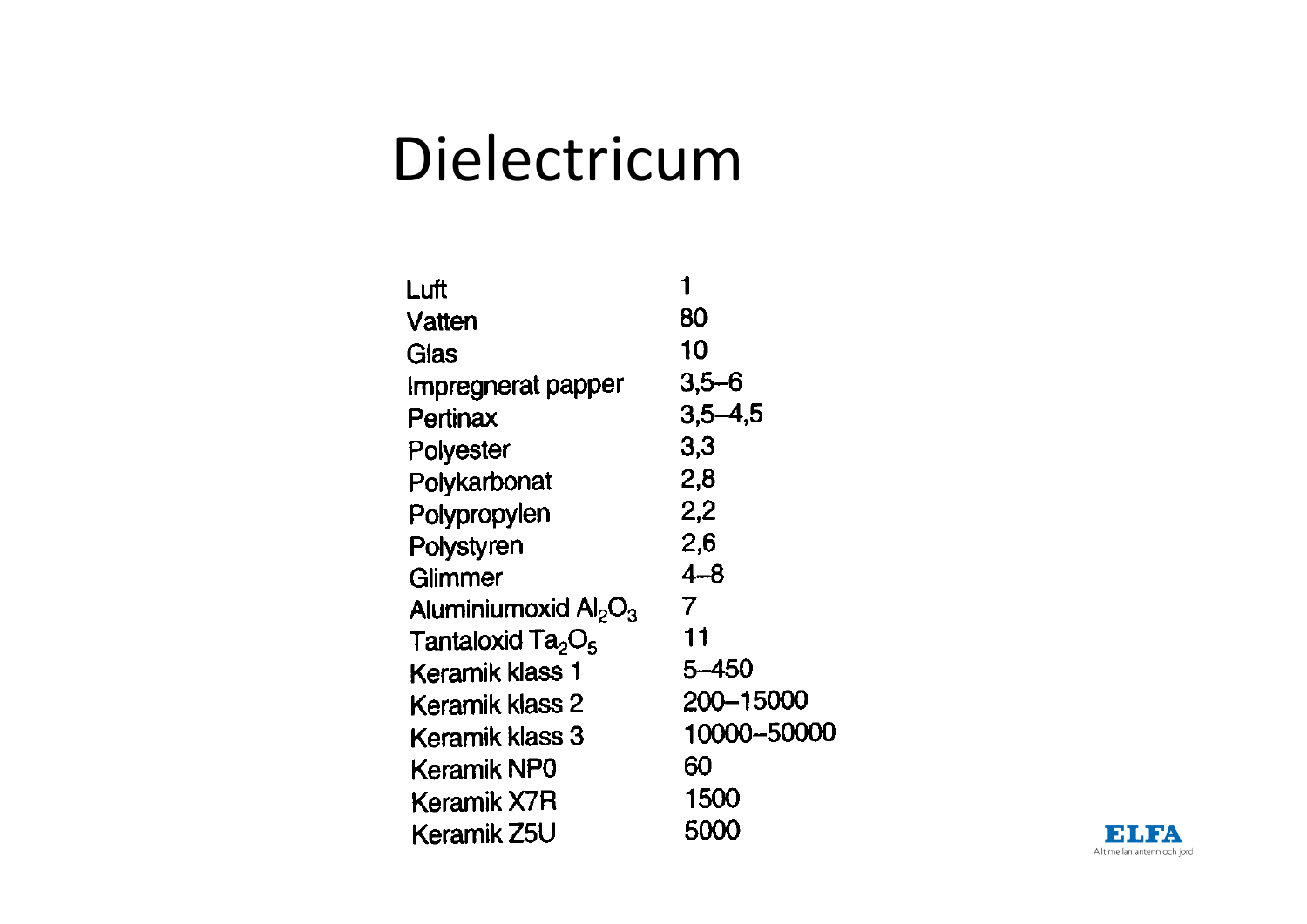# **Electrical fields**

### •**Air Breakdown, AC 3 kV/mm**

•**AC Capacitors 80 kV/mm**

• **DC Capacitors 200kV/mm**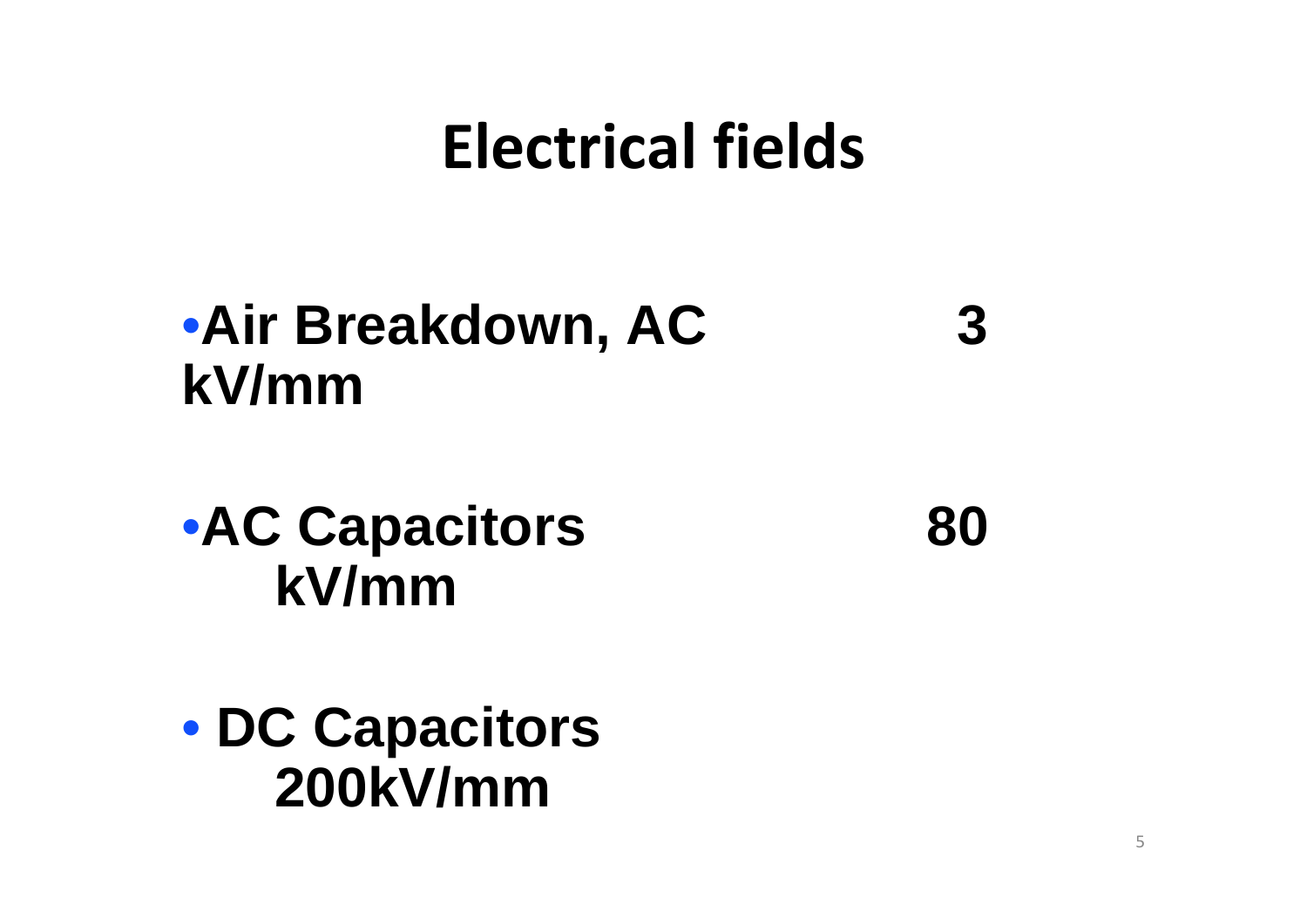# **Segmented metallisation**

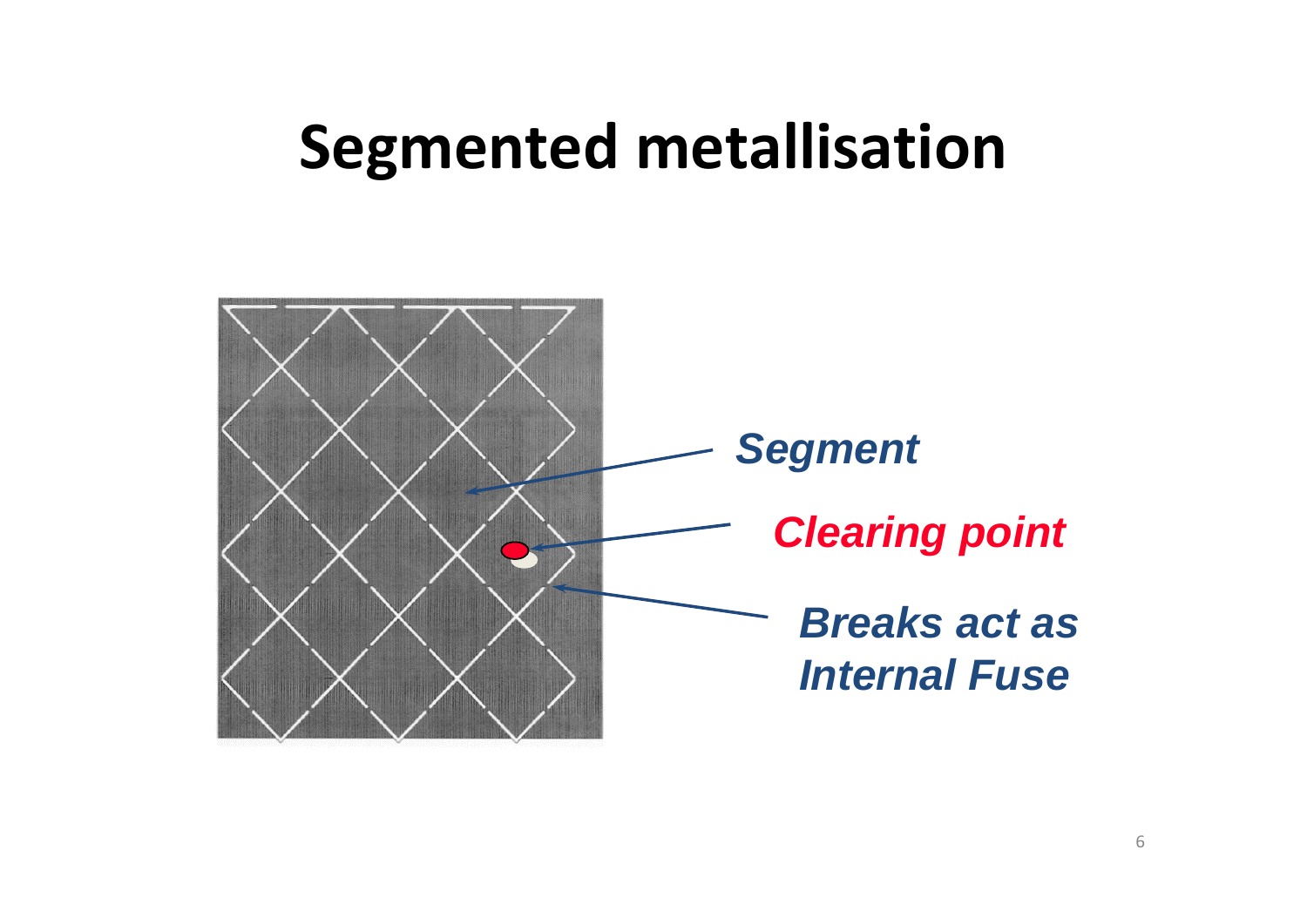# **Metallised Film Dielectric**

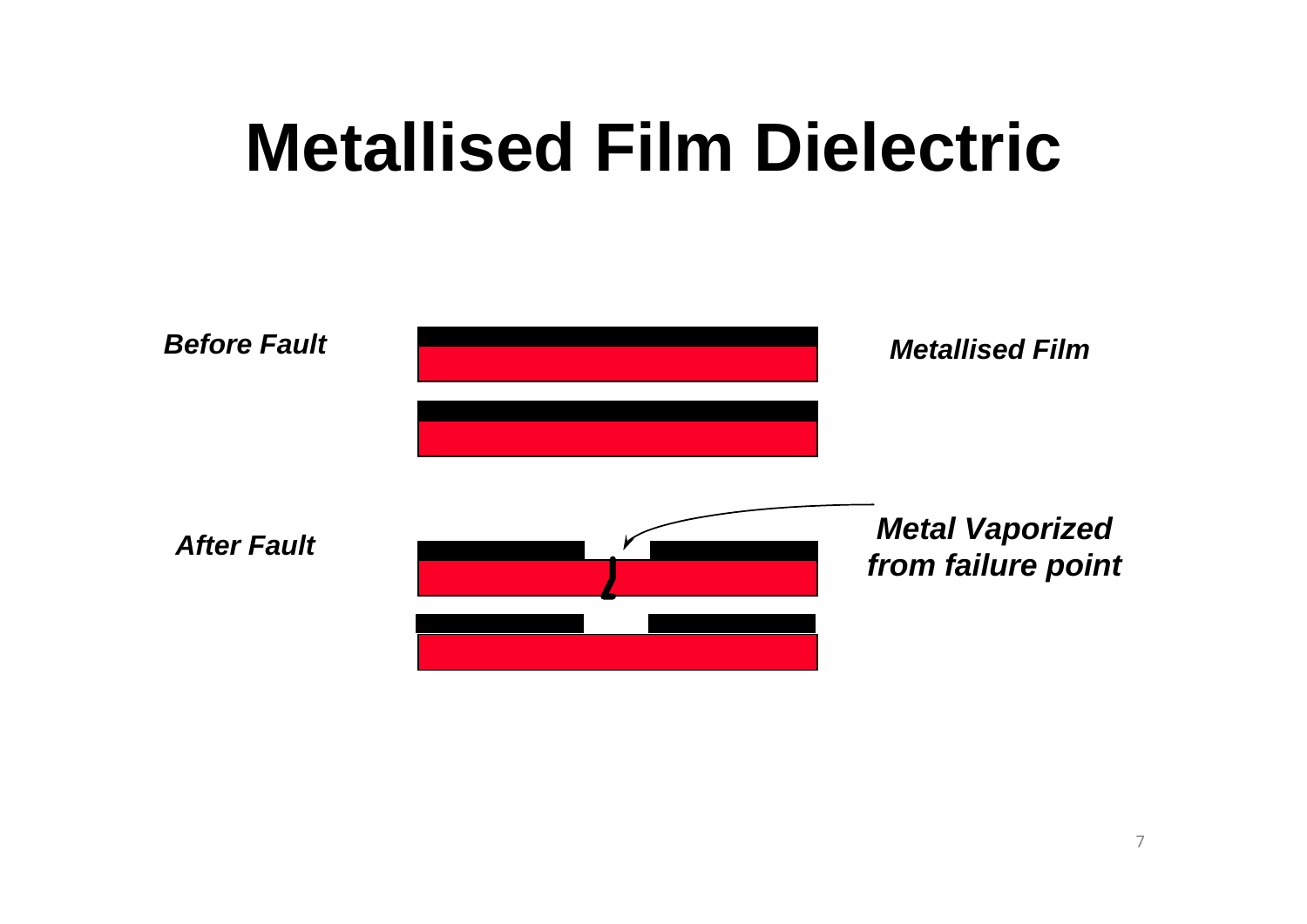### **Film/Foil Capacitor**

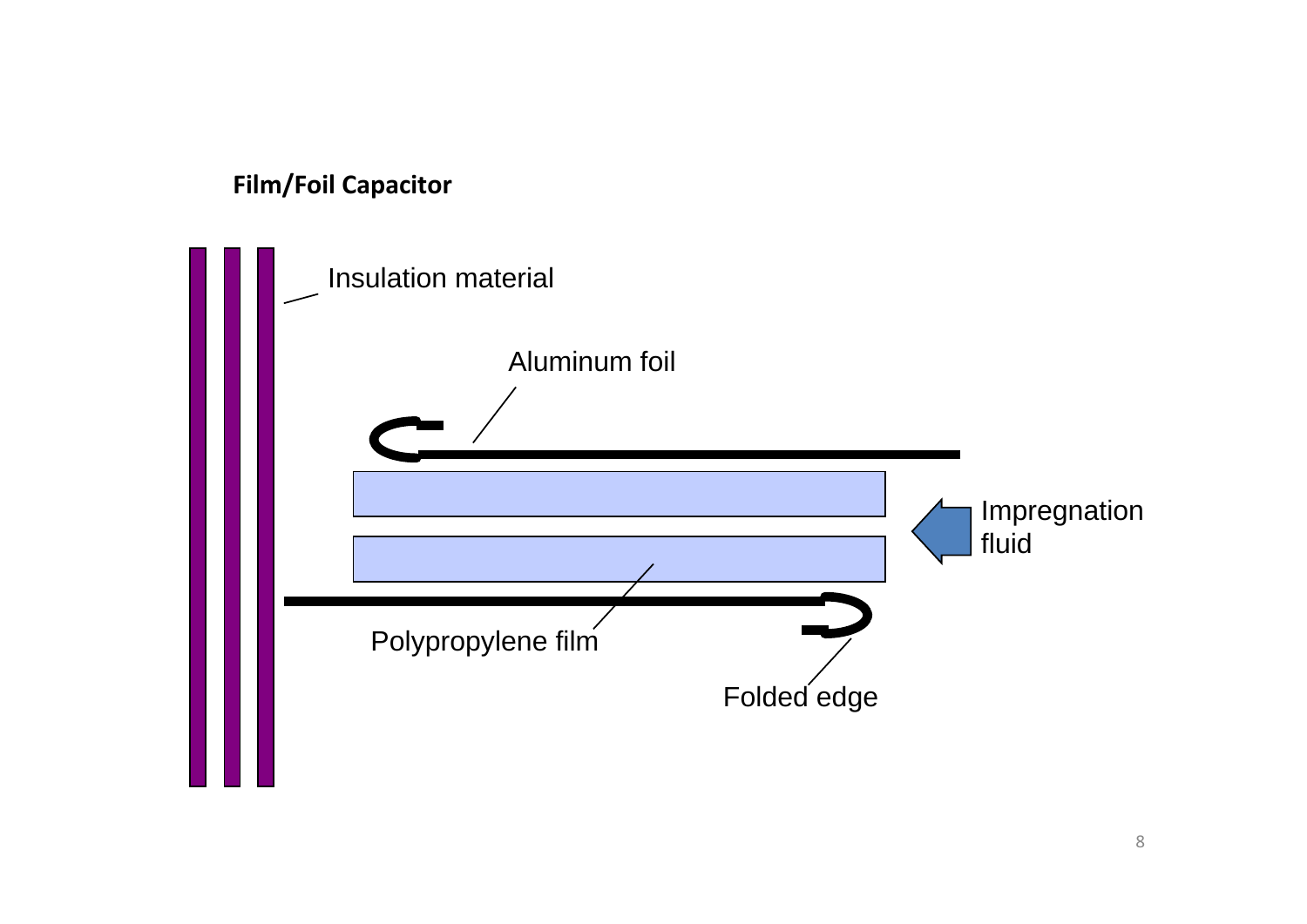#### **Capacitor construction**

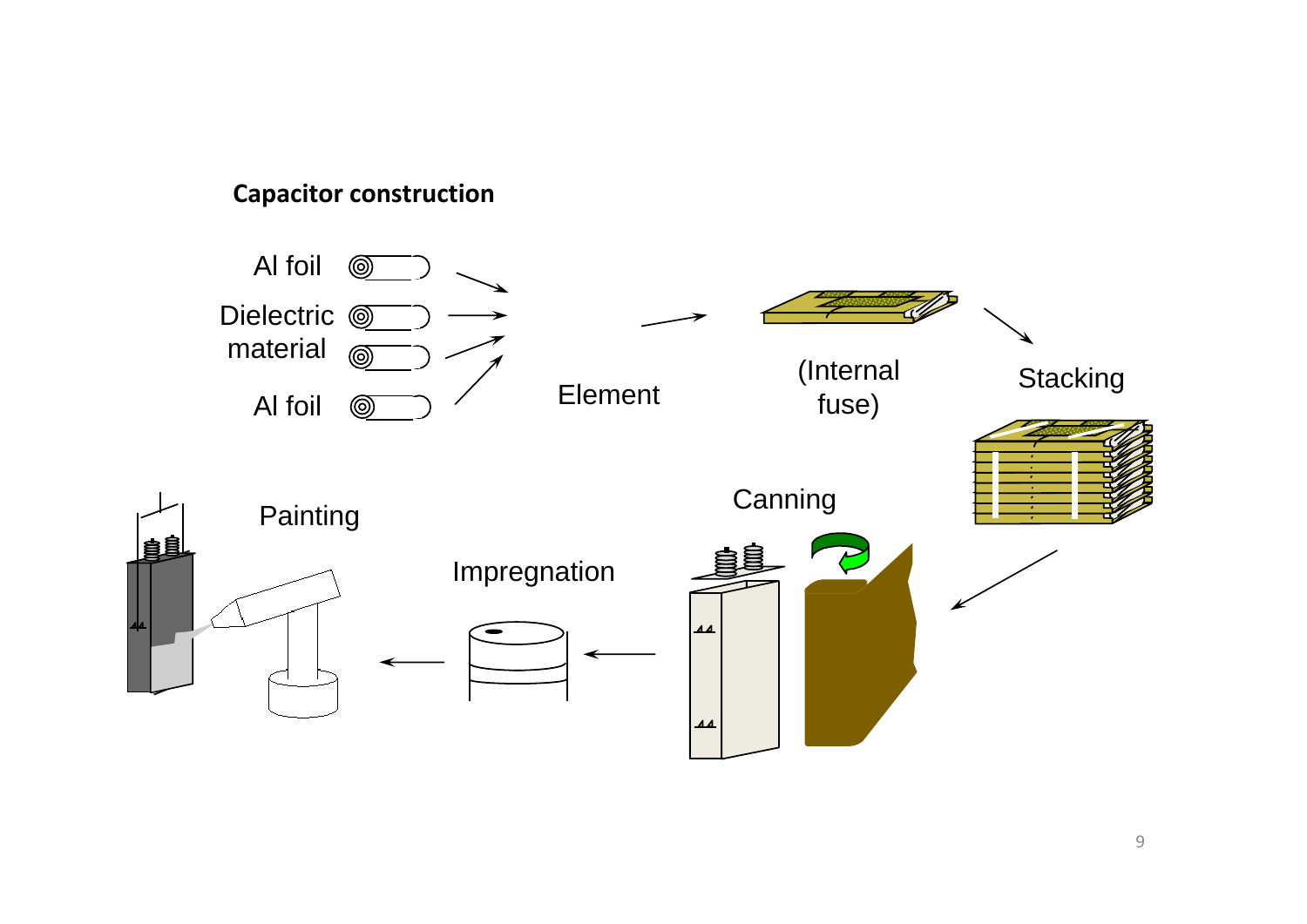### DC-capacitors, important parameters

- •Voltage
- •Capacitance
- •Current
- •Inductance
- •Short circuit current
- •Temperature
- •Dimensions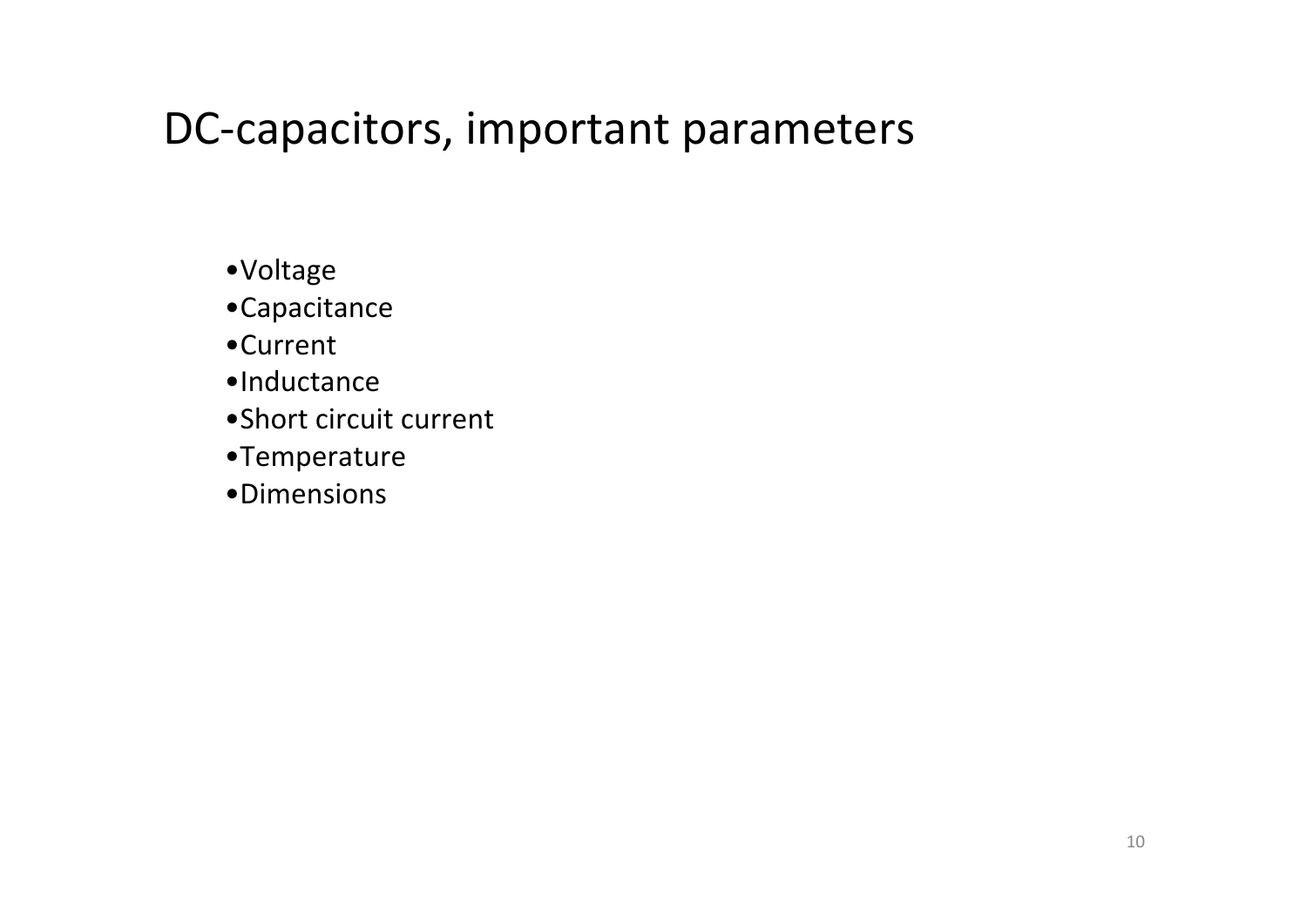### E‐field impact on capacitor volume

$$
C = \varepsilon_r \cdot \varepsilon_0 \cdot \frac{A}{d} \cdot \frac{d}{d} = \varepsilon_r \cdot \varepsilon_0 \cdot \frac{V}{d^2} \Rightarrow
$$

$$
V = \frac{C \cdot d^2}{\varepsilon_r \cdot \varepsilon_0} = \left\{ d = \frac{U}{E} \right\} = \frac{C \cdot U^2}{\varepsilon_r \cdot \varepsilon_0 \cdot E^2}
$$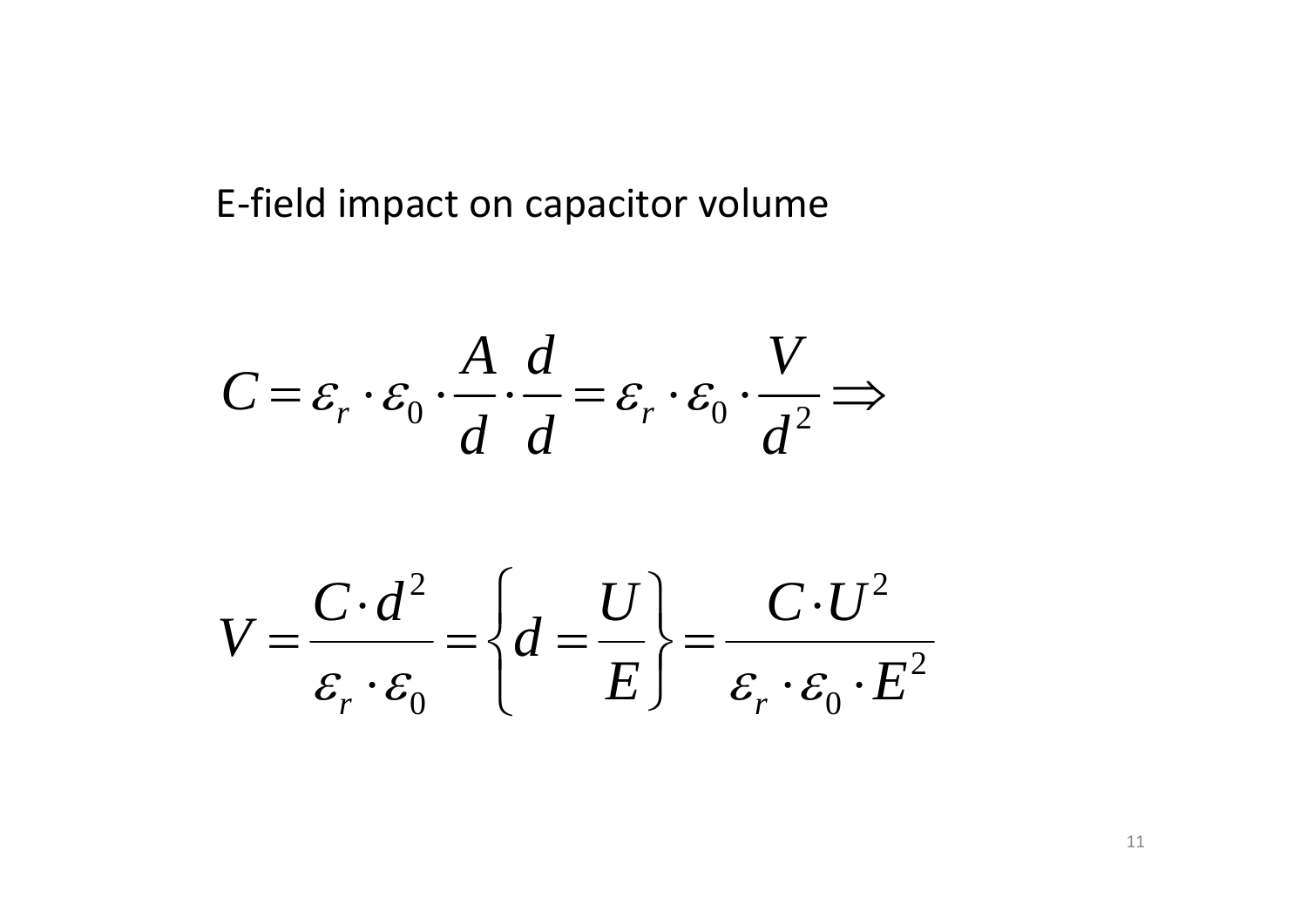

 $\longleftrightarrow$ 

 $5-10$  [mm]

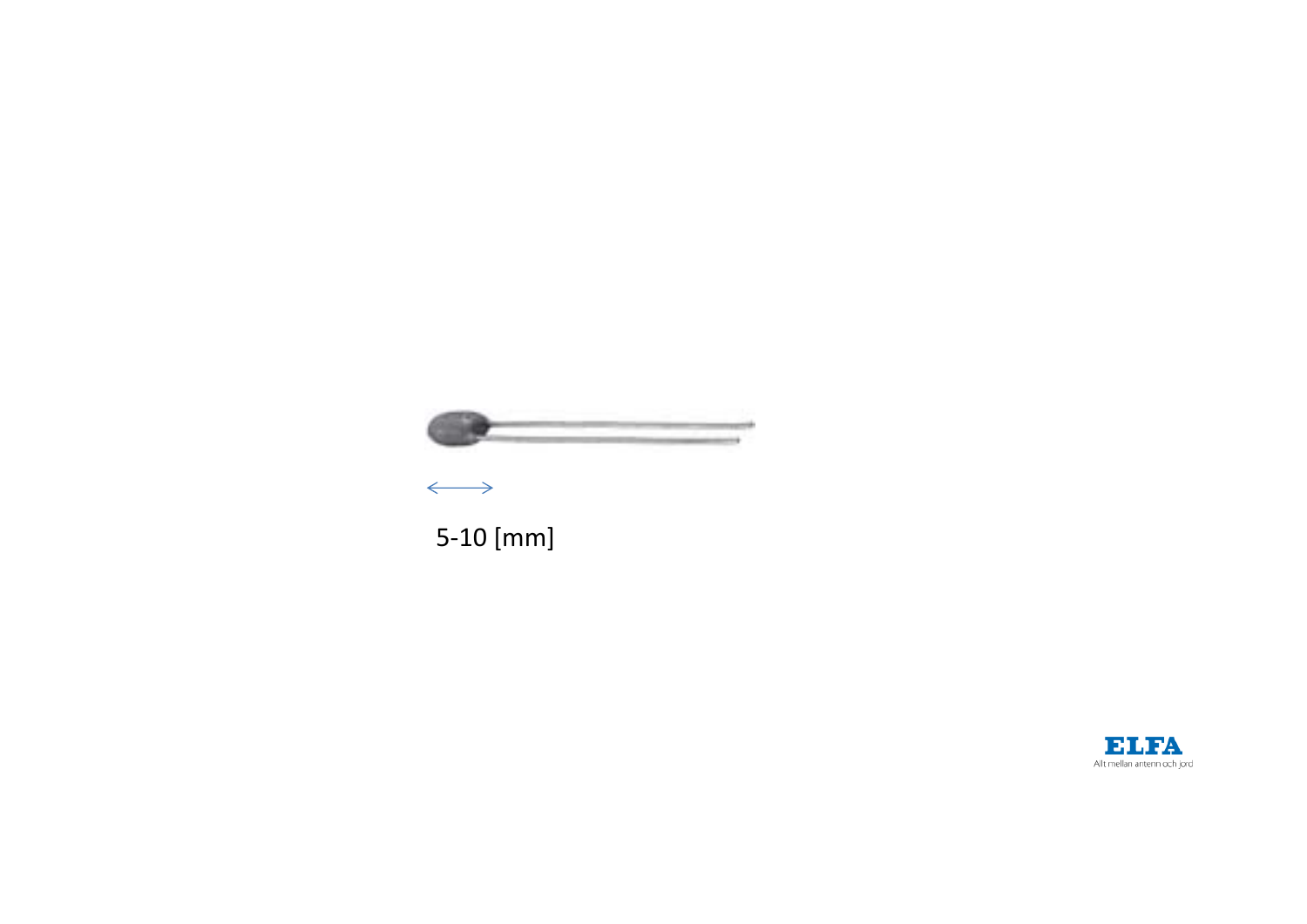

 $1 - 5$  [cm]



 $\bullet$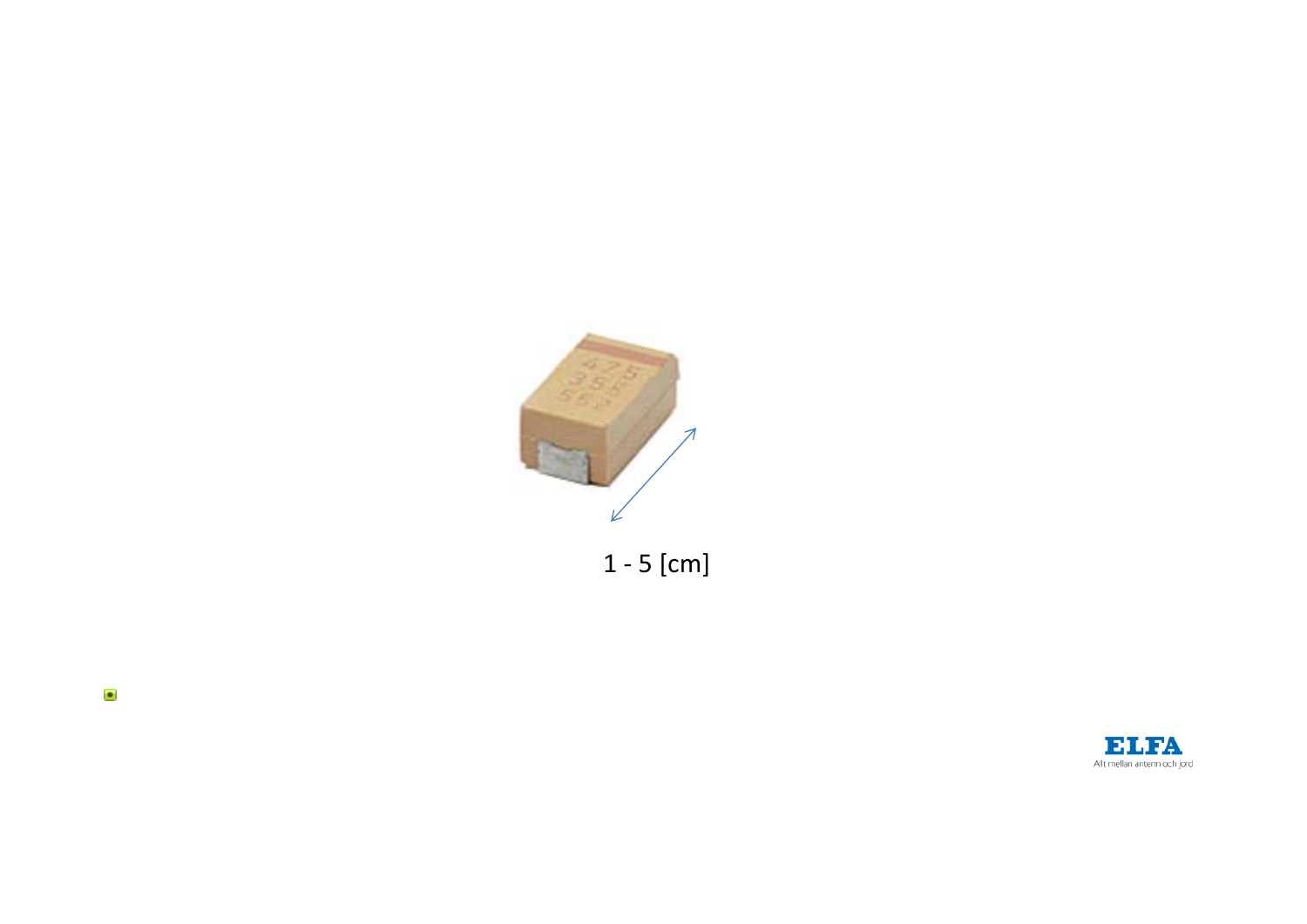





 $1 - 5$  [dm]

∧

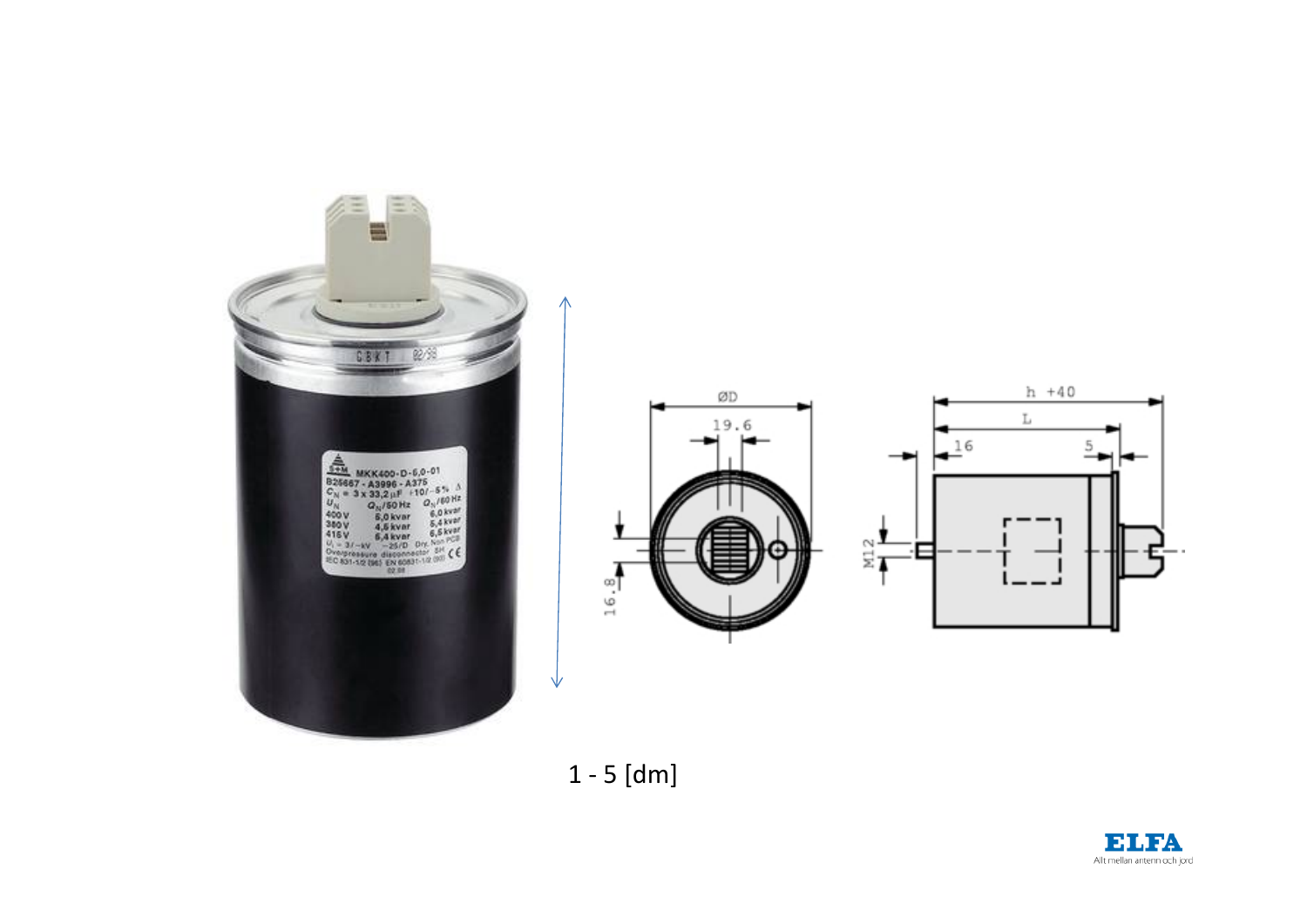

 $0.5 - 1$  [m]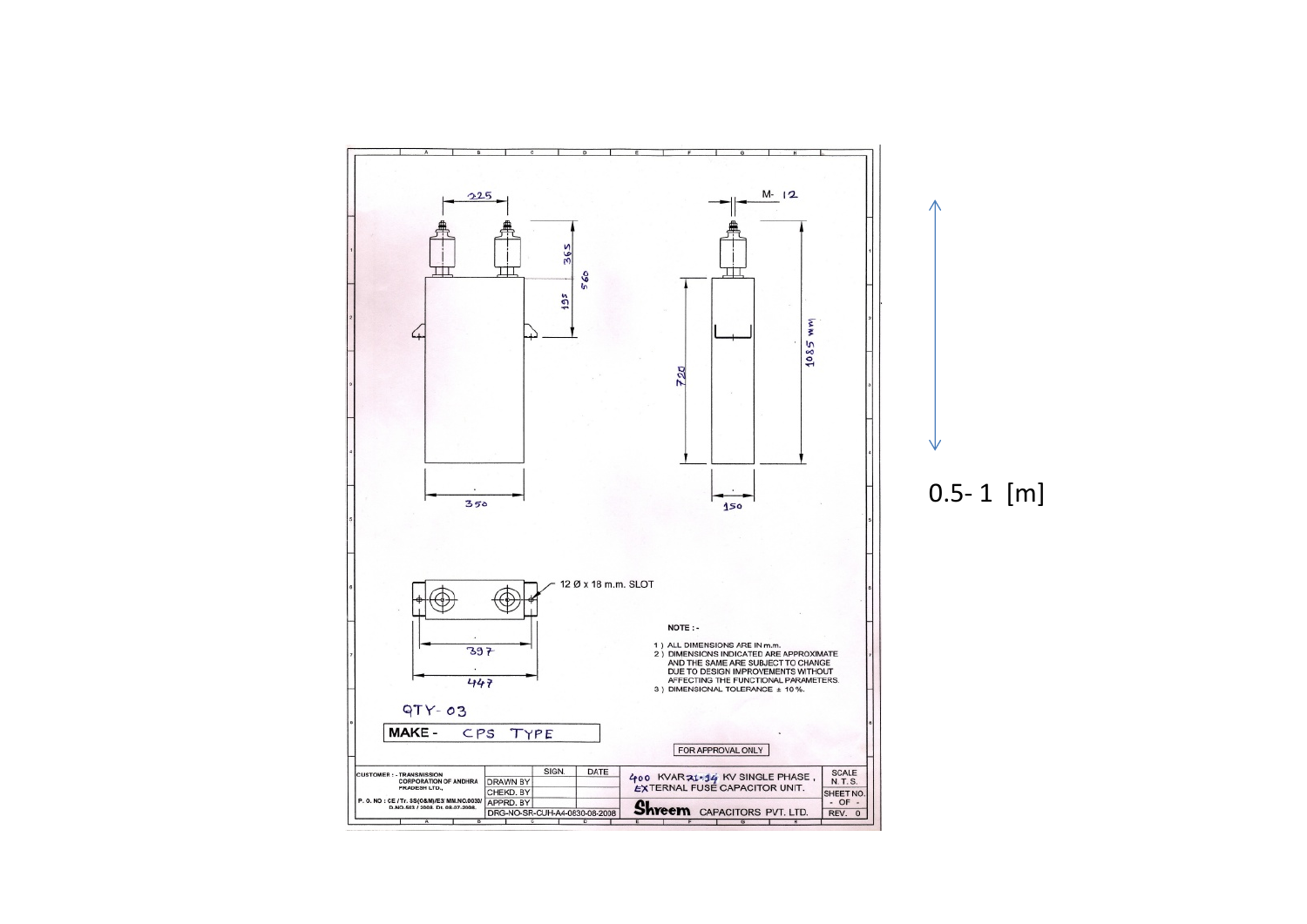### **VAR compensation Capacitors** (siemens)